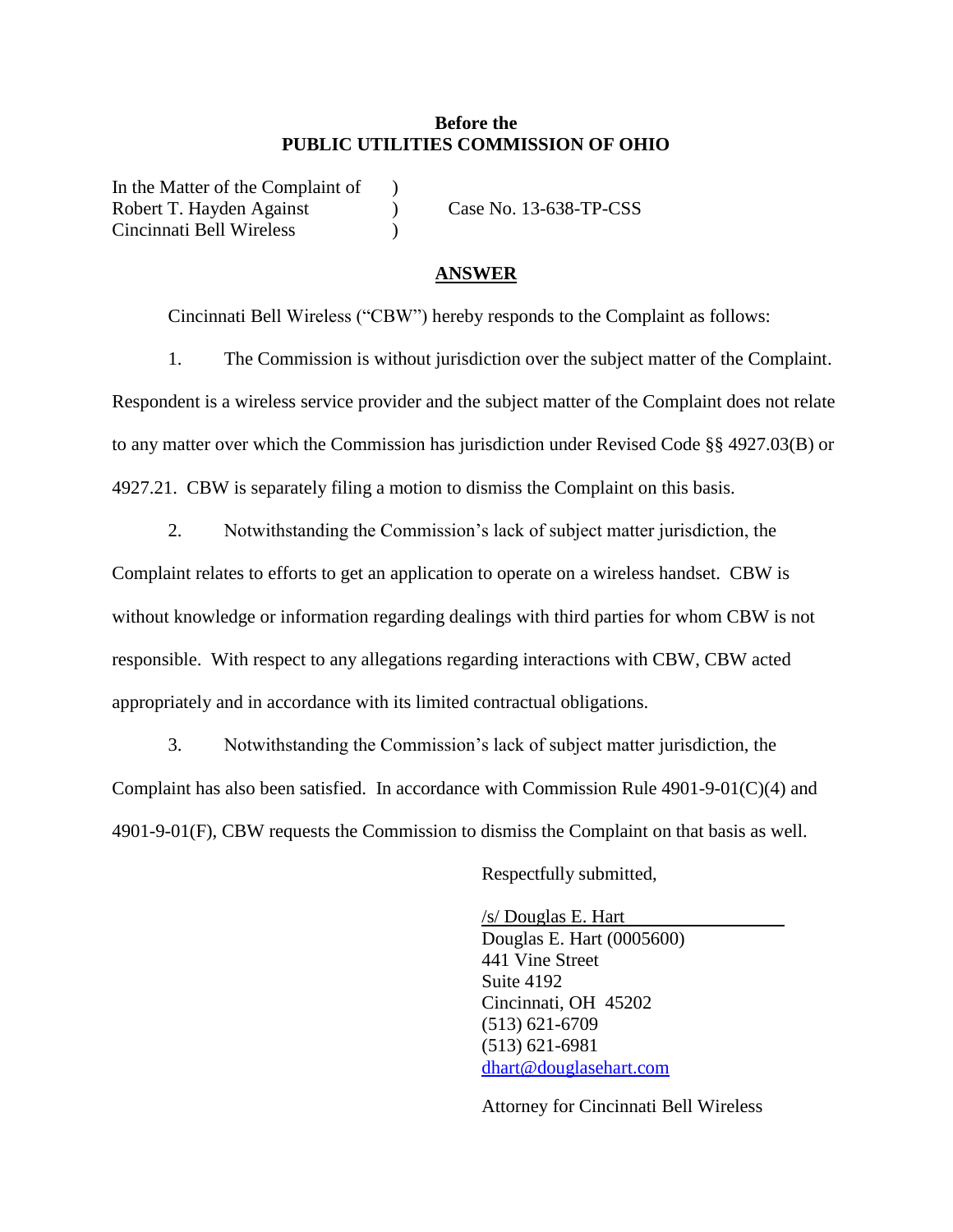## **NOTICE TO COMPLAINANT**

Cincinnati Bell Wireless has asserted that your complaint has been satisfied. Pursuant to Commission Rule 4901-9-01(F), you have twenty (20) days to file a written response indicating whether you agree or disagree with Cincinnati Bell Wireless' assertion and whether you wish to pursue the complaint. If no response is filed, the Commission may presume that satisfaction has occurred and dismiss the complaint.

## **CERTIFICATE OF SERVICE**

I certify that on this  $\frac{27 \text{th}}{4}$  day of March 2013, I served the foregoing Answer and Motion to Dismiss on Robert T. Hayden, P.O. Box 95, Loveland, OH 45140, by first class U.S. mail, postage prepaid.

/s/Douglas E. Hart